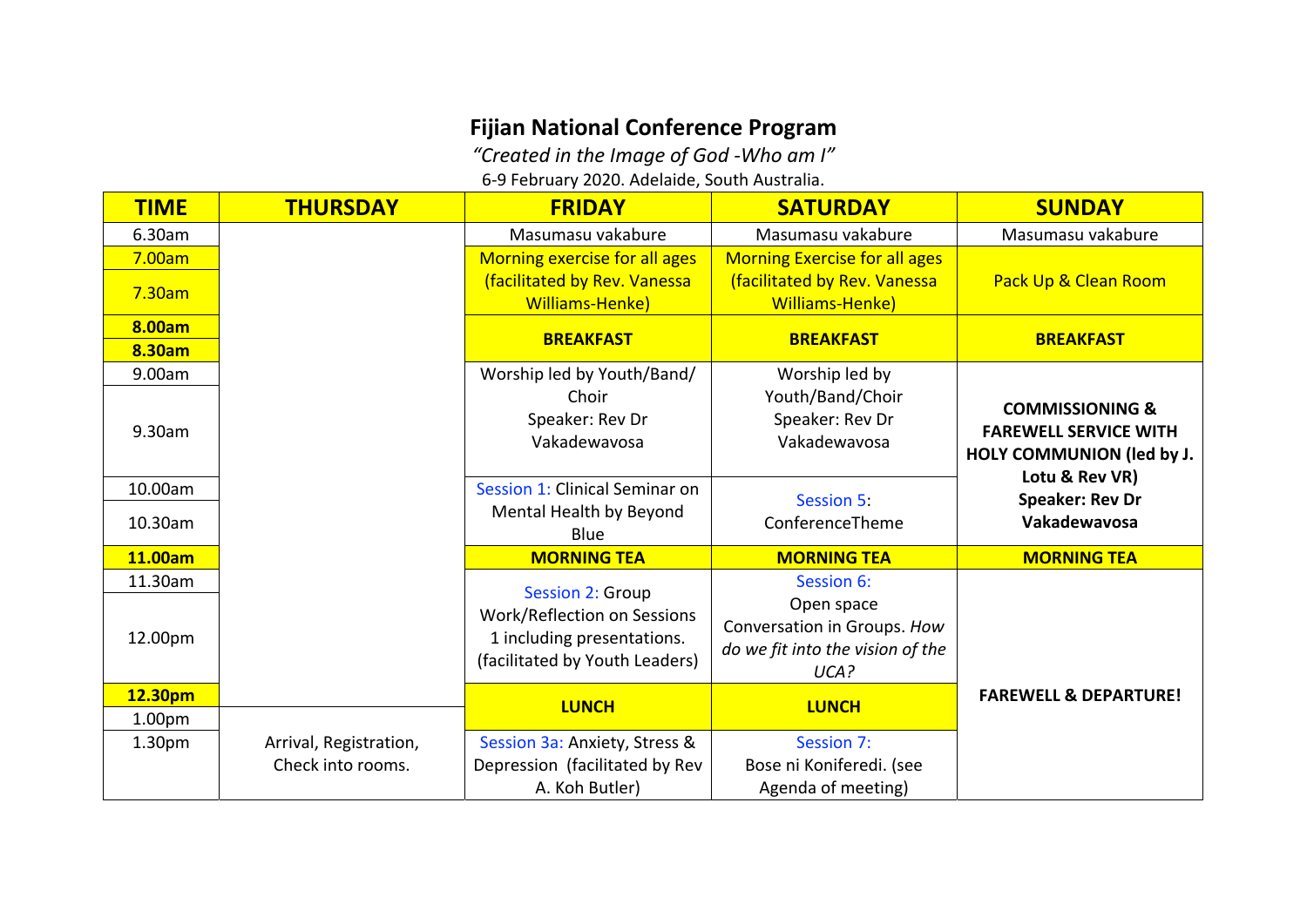| 2.00pm        |                                                                                                                                       |                                                                                      |                                                            |
|---------------|---------------------------------------------------------------------------------------------------------------------------------------|--------------------------------------------------------------------------------------|------------------------------------------------------------|
| 2.30pm        |                                                                                                                                       | Session 3b:                                                                          |                                                            |
| 3.00pm        | Welcome to Country UAICC,<br>followed by the opening<br>proceedings of the UCA                                                        | Anxiety, Stress & Depression<br>(testimony by Rev. Vanessa<br>Williams-Henke)        |                                                            |
| 3.30pm        | President!                                                                                                                            | <b>AFTERNOON TEA</b>                                                                 | <b>AFTERNOON TEA</b>                                       |
| 4.00pm        | Welcome Service - hosted by<br>SA members incl.<br>acknowledgement of those<br>that has passed on.<br>Quest Speaker - Pst Sam<br>Chan | <b>Session 4: Group</b><br>Work/Reflection on Sessions<br>3 including presentations. | <b>Session 8:</b><br>Bose ni Koniferedi incl<br>Elections. |
| 4.30pm        | Veikidavaki vakavanua                                                                                                                 | (facilitated by Youth Leaders                                                        |                                                            |
| 5.00pm        | Traditional<br><b>Welcome Ceremony!</b>                                                                                               |                                                                                      |                                                            |
| <b>5.30pm</b> |                                                                                                                                       |                                                                                      |                                                            |
| <b>6.00pm</b> | <b>Dinner</b>                                                                                                                         | <b>DINNER</b>                                                                        | <b>DINNER</b>                                              |
| <b>6.30pm</b> |                                                                                                                                       |                                                                                      |                                                            |
| 7.00pm        | <b>Introduction of Conference</b><br>Groups. Split attendees into<br>allocated gender groups (bar<br>youth). First group workshop     | Stuart McMillan-<br>'Covenanting' (30mins with<br>15mins questions)                  | Cultural                                                   |
|               | on the theme                                                                                                                          | Congregational reports &                                                             | Celebrations                                               |
| 7.30pm        |                                                                                                                                       | Youth Meeting (with Rev Ness                                                         |                                                            |
| 8.00pm        | Presentation of Group work                                                                                                            | & Rev Vini)                                                                          | Sere, Meke kei na Soli.                                    |
| 8.30pm        | followed by closing worship.                                                                                                          | Worship - Veiliutaki Youth.                                                          |                                                            |
| 9.00pm        | Combined Youth Meeting,                                                                                                               | Youth Band. Wrap up of day's                                                         |                                                            |